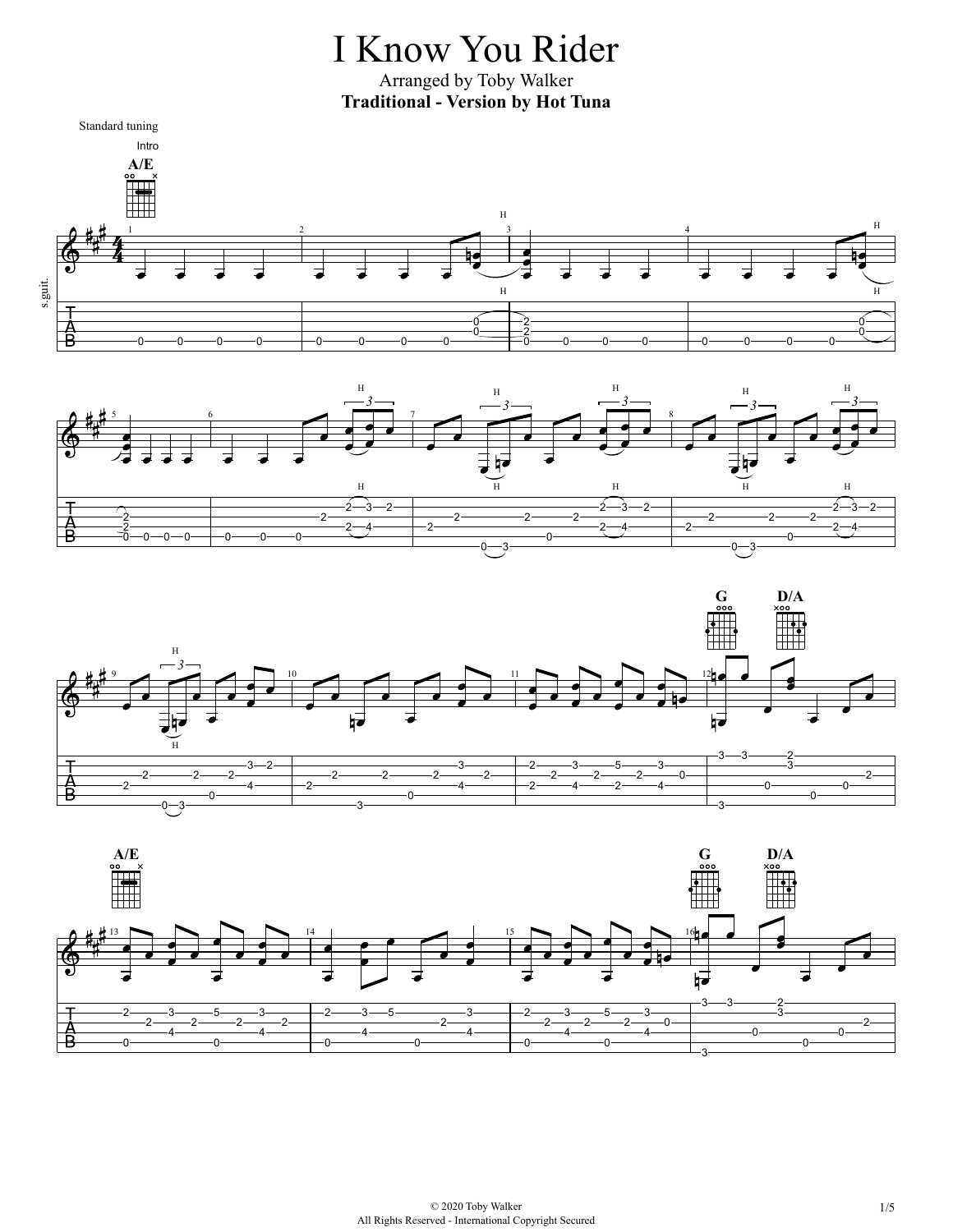







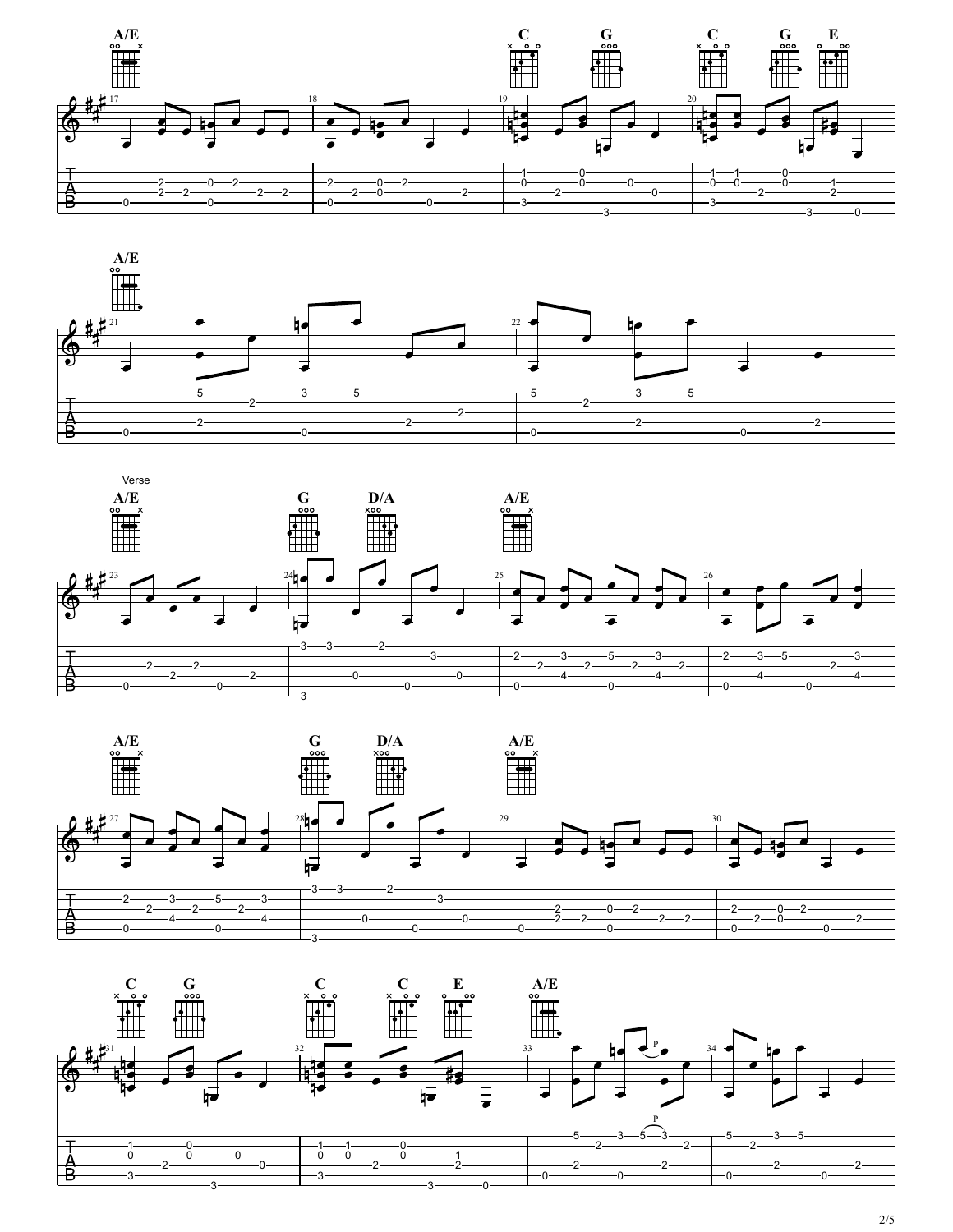





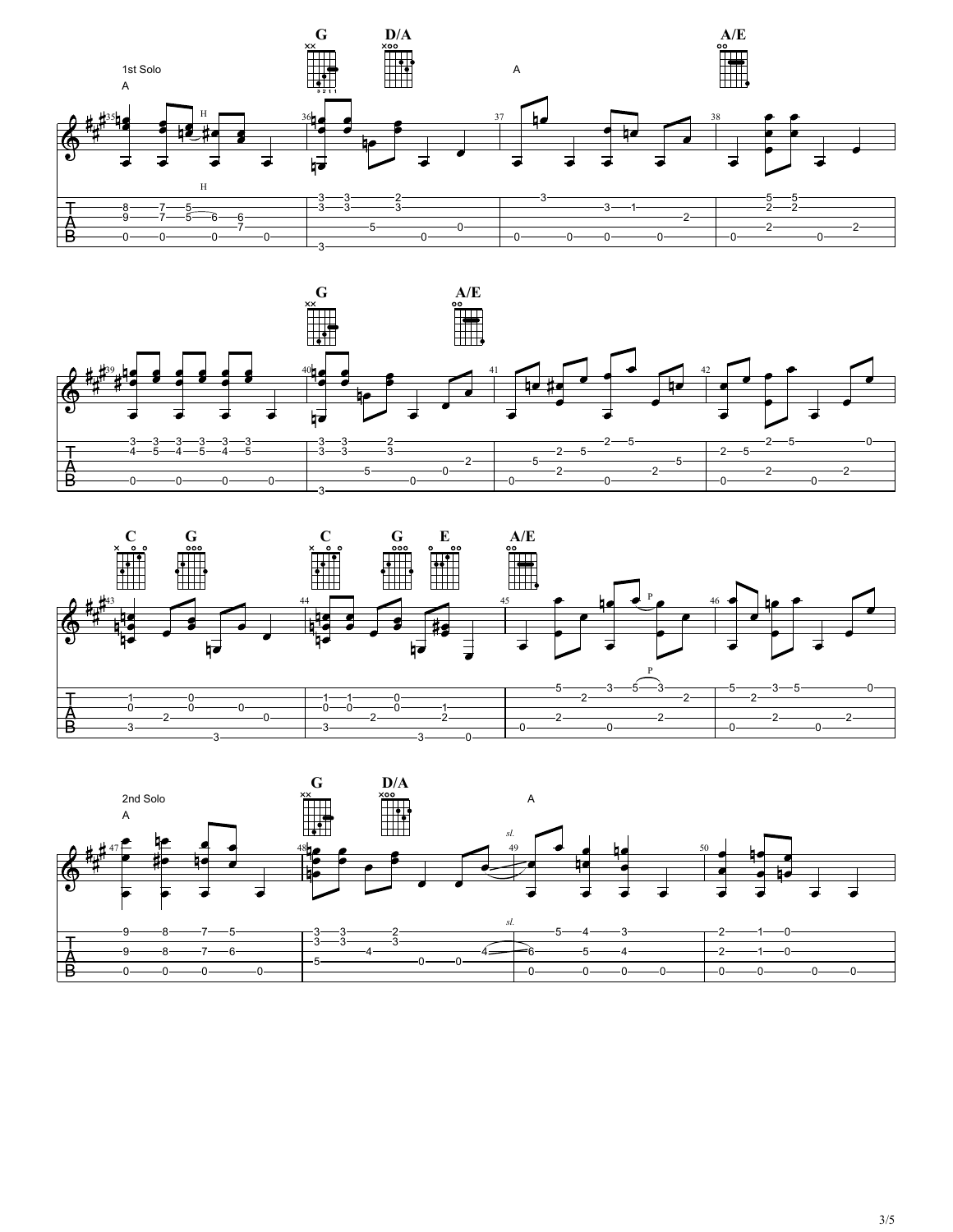







4/5